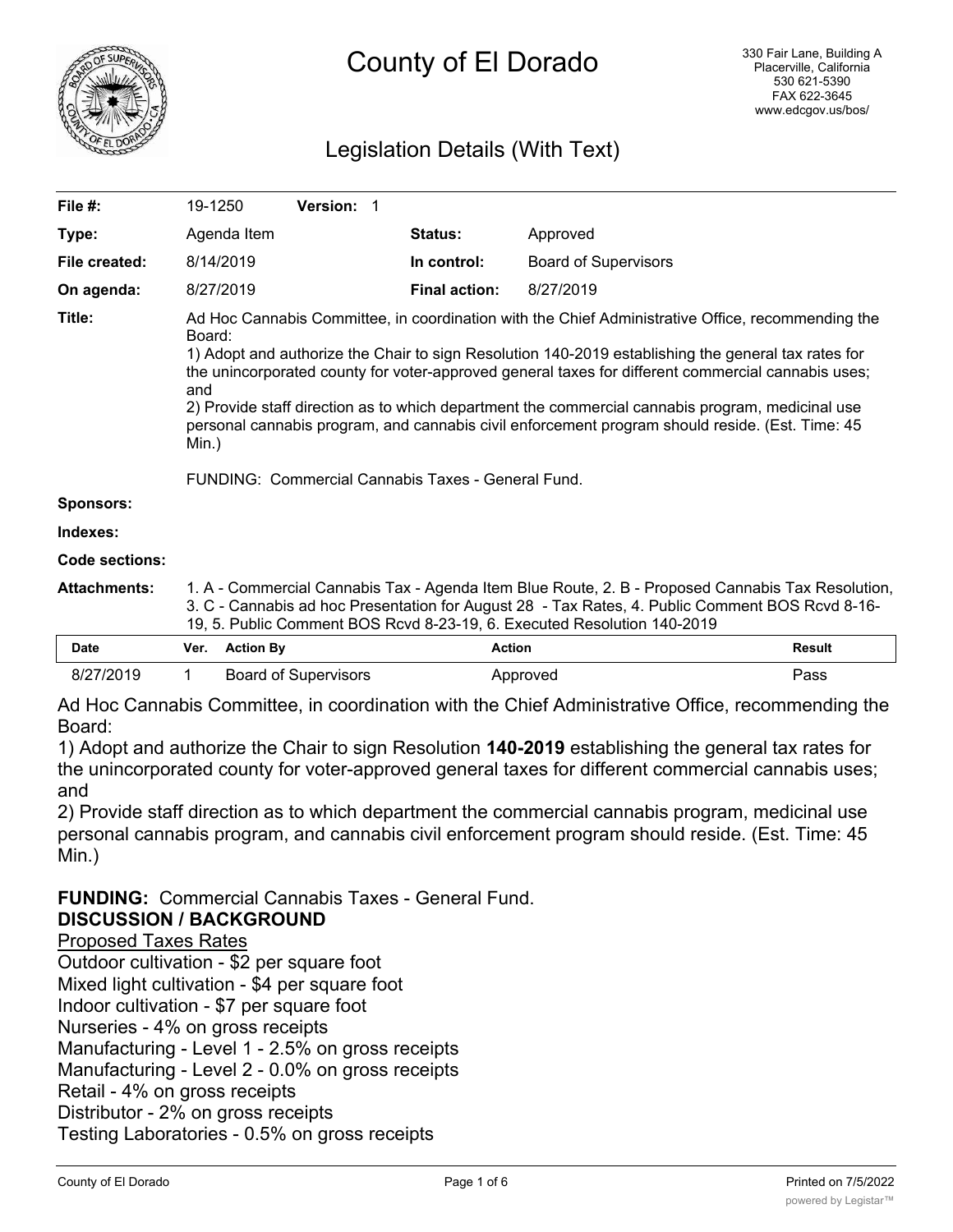The cultivation, manufacturing, retail, and distribution rates were conservative estimates made by HdL. In addition, these rates fall within the median for the benchmark counties and cities or the other commercial cannabis jurisdictions in the Sacramento area. For nurseries and testing labs, HdL did not give estimated rates. The recommended rate for nurseries falls within the median of jurisdictions in the Sacramento area. The rate for testing laboratories is approximately 1.75% to 2% under the median for the benchmark counties and cities. The recommendation is being made due to different jurisdictions expressing difficulties in getting a testing laboratory to locate near them. This is a key part of the commercial cannabis process to make sure the product has been tested so the consumer knows the contents. The HdL estimated rate for distributors is a little less than the median for benchmark counties and cities (e.g. 0.25 % to 0.5%). Counties have said that it has been hard to have distributors locate in their jurisdictions.

Measure N set a range of tax rates within which the Board of Supervisors may set the rate by ordinance or resolution. This allows for flexibility and the Board of Supervisors to consider the market and funding needs for the County and make adjustments as circumstances change. Taxes will be administered by the County Treasurer-Tax Collector. Measure N established the procedures for calculation, collection, and enforcement, including imposition of liens for unpaid taxes.

If the cannabis tax is challenged or invalidated for any reason, the ordinances authorizing specific commercial cannabis activities would automatically expire.

### Future Location of the Program

The Planning and Building Department, as part of Measure N, is the lead department for the commercial cannabis process. Since the measures were passed there has been significant change within the department including new programs and leadership. Before the start of the application process, a discussion on where the commercial cannabis program, outdoor cultivation of personal cannabis program for medicinal use, and civil enforcement program reside should be discussed. The following are different options on where the program could be located with the positive and negative aspects of the selected department:

1) Planning and Building - Currently, as part of Measure N the Planning and Building Department is the lead department for the commercial cannabis process. The benefit of the program remaining with the Planning and Building Department is that many of the cannabis activities could be located in one department including enforcement. In addition, the Planning and Building Department are experts in the development process and coordinate with other departments in regards to the development process. The disadvantage of the program remaining in Planning and Building is that the language in the ordinance was created before the department added the Economic Development Program, improved Code Enforcement Program, Vacation Home Rental Program, housing update with RENA update and other new initiatives. In addition, the department has new leadership that has not been involved with the cannabis process.

2) Chief Administrative Office - The benefit of the program being located in the Chief Administrative Office is that the department coordinates activities in the County on a regular basis. In addition, the Chief Administrative Office has been coordinating the different cannabis topics for over three years.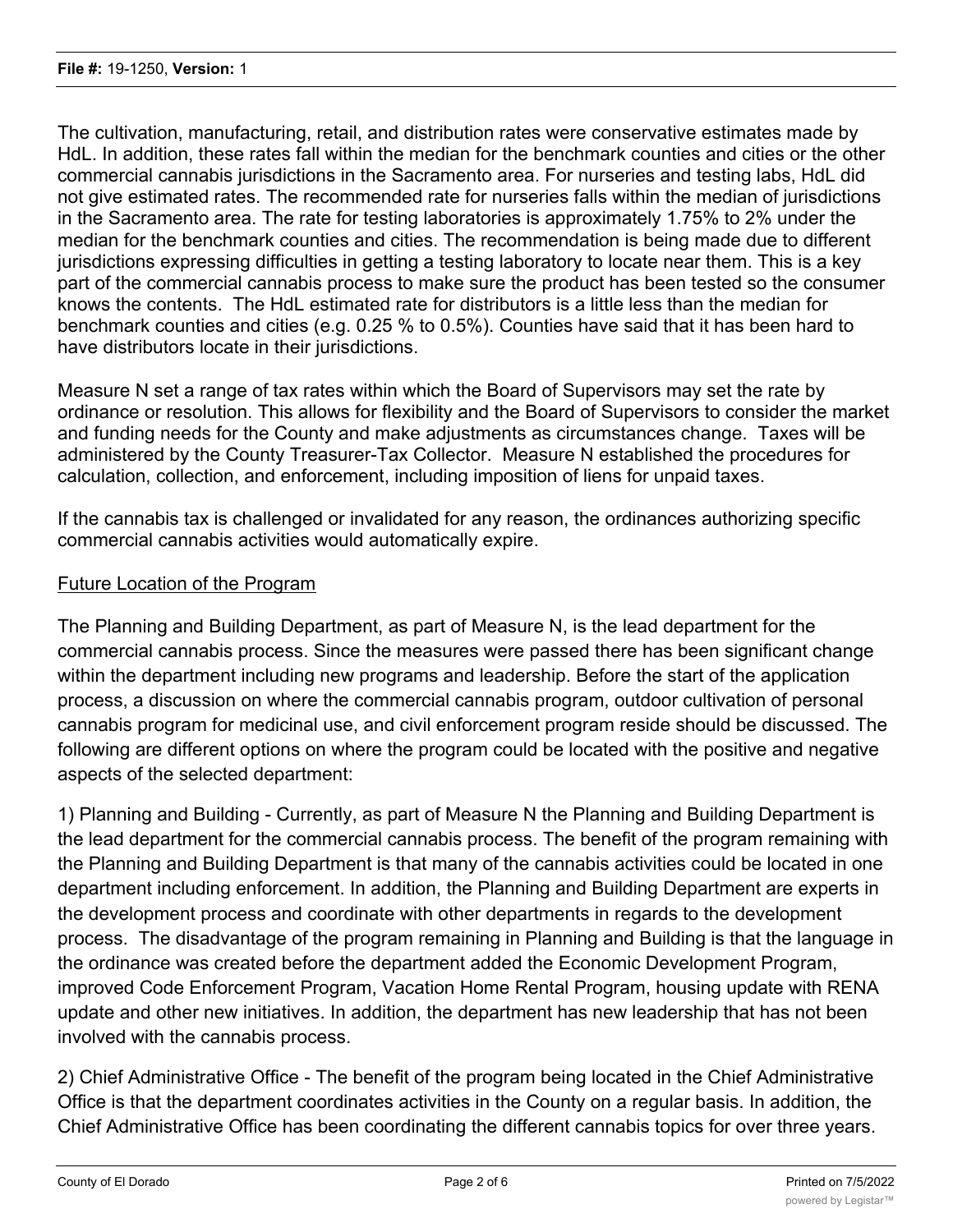The disadvantage is that the mission of the Chief Administrative Office is to manage the County's budget and objectively administer all county programs. Increasing program responsibility may impact the ability of the Chief Administrative Office to effectively meet the fundamental functions of the office.

3) Agriculture/Weights and Measures - The benefit of the program being located in the Agriculture/Weights and Measures Department is the department will be working closely on the cultivation of cannabis in the County. In addition, the department will be making trips to other cannabis business types due to the weights and measures program. The disadvantage is the Agriculture/Weights and Measures Department does not coordinate operations between departments as often as Planning and Building or the Chief Administrative Office. In addition, the department does not have the staffing or expertise on many of the cannabis topics outside of cultivation.

4) New Department - The benefit of a new department taking over the operations of the program is that the department can focus on all the cannabis topics, which will be important due to their everchanging nature. In addition, a new department could look to take other programs that have a community focus and coordinate with other County departments. The disadvantage is the creation of another department which could create a sense of government growing. In addition, it would take time for the new department to get all of its administrative procedures organized.

Within 30 days staff will bring a staffing recommendation to assist in the intake and evaluation of commercial cannabis applications including but not limited to a planner position, code enforcement officer, and administrative support. These positions would not be hired until needed. The planner position will coordinate the commercial cannabis functions with the different departments involved in the process. Over the next year, the program will be evolving and staff will update the Board on workload and staffing needs for the departments involved in the process.

#### History of Cannabis Public Meetings in El Dorado County

On July 17, 2018, the El Dorado County Board of Supervisors placed five ballot measures on the ballot for the November 2018 election, which enabled voters to decide whether to allow different aspects of commercial cannabis and its taxation. The ballot measures named Measure N (taxation, permitting and enforcement of commercial cannabis), Measure P (commercial outdoor and mixedlight cultivation of cannabis for medicinal use), Measure Q (commercial outdoor and mixed-light cultivation of cannabis for recreational adult use), Measure R (retail sale, commercial distribution, and commercial indoor cultivation of cannabis for medicinal use), and Measure S (retail sale, commercial distribution, and commercial indoor cultivation of cannabis for recreational adult use) were passed by the voters.

During a presentation, in December of 2018, outlining next steps and an estimated timeline for the development of the County's Commercial Cannabis Program, the Board of Supervisors expressed interest in creating a new ad hoc committee on Commercial Cannabis. The new ad hoc committee would work on the new ordinances for commercial cannabis manufacturing, nurseries, and testing laboratories. In addition, it would work with staff on the creation of an administrative process for commercial cannabis.

As stated in a presentation to the Board of Supervisors on July 17, 2018, if any of the ballot measures passed, the County would need time and resources to develop a Commercial Cannabis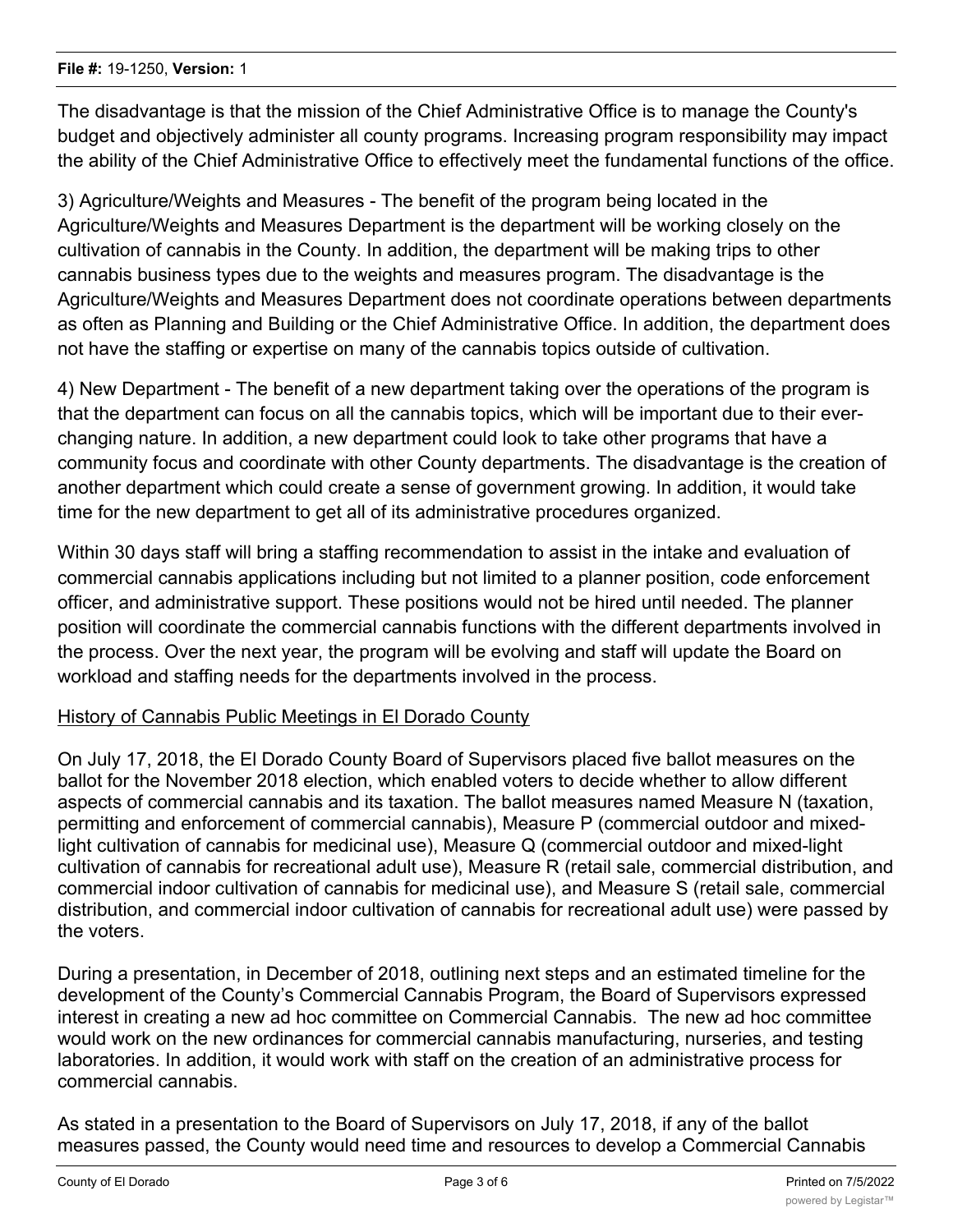Program, including all application materials, procedures, tax rates, fee rates, etc. Measure N gives the County six months to develop the necessary program. Applications must be available at the end of that six months unless the Board of Supervisors grants an extension of time to have permits available, or any other aspect of implementation based on a finding of unforeseen circumstances, changes in state or federal law, lack of sufficient funding, or other reason necessitating an extension. On June 25, 2019, the Board voted to extend the time for applications to be available to September 30, 2019.

In September 2015, the California State Legislature enacted the Medical Marijuana Regulation and Safety Act (MMRSA), which was signed into law in October 2015. MMRSA was a package of three separate bills (AB 243, AB 266, and SB 643) that established a comprehensive dual state licensing framework for the commercial cultivation, manufacture, retail, sale, transport, distribution, delivery, testing, and taxation of medical cannabis in California. The County did not conduct meetings regarding medical marijuana in 2015 due to the major statutory overhauls undertaken by the State of California, which resulted in MMRSA.

The El Dorado County Board of Supervisors created the ad hoc medical marijuana advisory committee at its March 15, 2016 special meeting regarding medical marijuana, due to the October 2015 passage of and February 2016 amendments to MMRSA. During that special meeting, the Board of Supervisors received an overview on the current medical marijuana laws and reports from County departments, stakeholder groups and the public on how medical marijuana policy decisions could affect them. At the conclusion of the meeting, the Board of Supervisors created the ad hoc Medical Marijuana Advisory Committee to collect more information on different medical marijuana topics (e.g. cultivation, dispensaries, compliance, commercial activities, etc.).

The Medical Marijuana Advisory Committee met on nine occasions: May 2, 2016 meeting was on the structure of the future meetings; June 20, 2016 meeting was on cultivation; June 27, 2016 meeting was on niche medical marijuana businesses (e.g. dispensaries, nurseries, etc.); August 22, 2016 meeting was on compliance procedures regarding medical marijuana rules; September 19, 2016 meeting was on taxation and fees for medical marijuana; December 12, 2016 meeting was on conceptual changes to the medical marijuana enforcement procedures (e.g. moving towards a civil enforcement process); March 27, 2017 meeting was to discuss the County's administrative decisions for Proposition 64; October 12, 2017 meeting was to discuss recommendations to the Board of Supervisors on new civil enforcement process and October 23, 2017 meeting was to discuss the ad hoc committee's recommendation to the El Dorado County Board of Supervisors on medical and recreational cannabis commercial licenses.

During the time period that the El Dorado County ad hoc Medical Marijuana Advisory Committee was meeting, the California cannabis laws were changing. In June 2016, Governor Edmund G. Brown signed SB 837, which changed the name of the MMRSA to the Medical Cannabis Regulation and Safety Act (MCRSA) and made substantive changes to applicable state laws. The changes affect the various state agencies involved in regulating cannabis businesses as well as potential licensees.

On November 8, 2016, California voters passed Proposition 64, also known as the Control, Regulate and Tax Adult Use of Marijuana Act (AUMA), by a vote of 57.1% in favor and 43.9% against. Locally, El Dorado County voters rejected Proposition 64 by a vote 50.1% against and 49.9% in favor (these numbers include the cities of Placerville and South Lake Tahoe). Proposition 64 legalized the nonmedical use of cannabis by persons 21 years of age and over and the cultivation of no more than six (6) living cannabis plants for personal use, subject to reasonable regulations adopted by local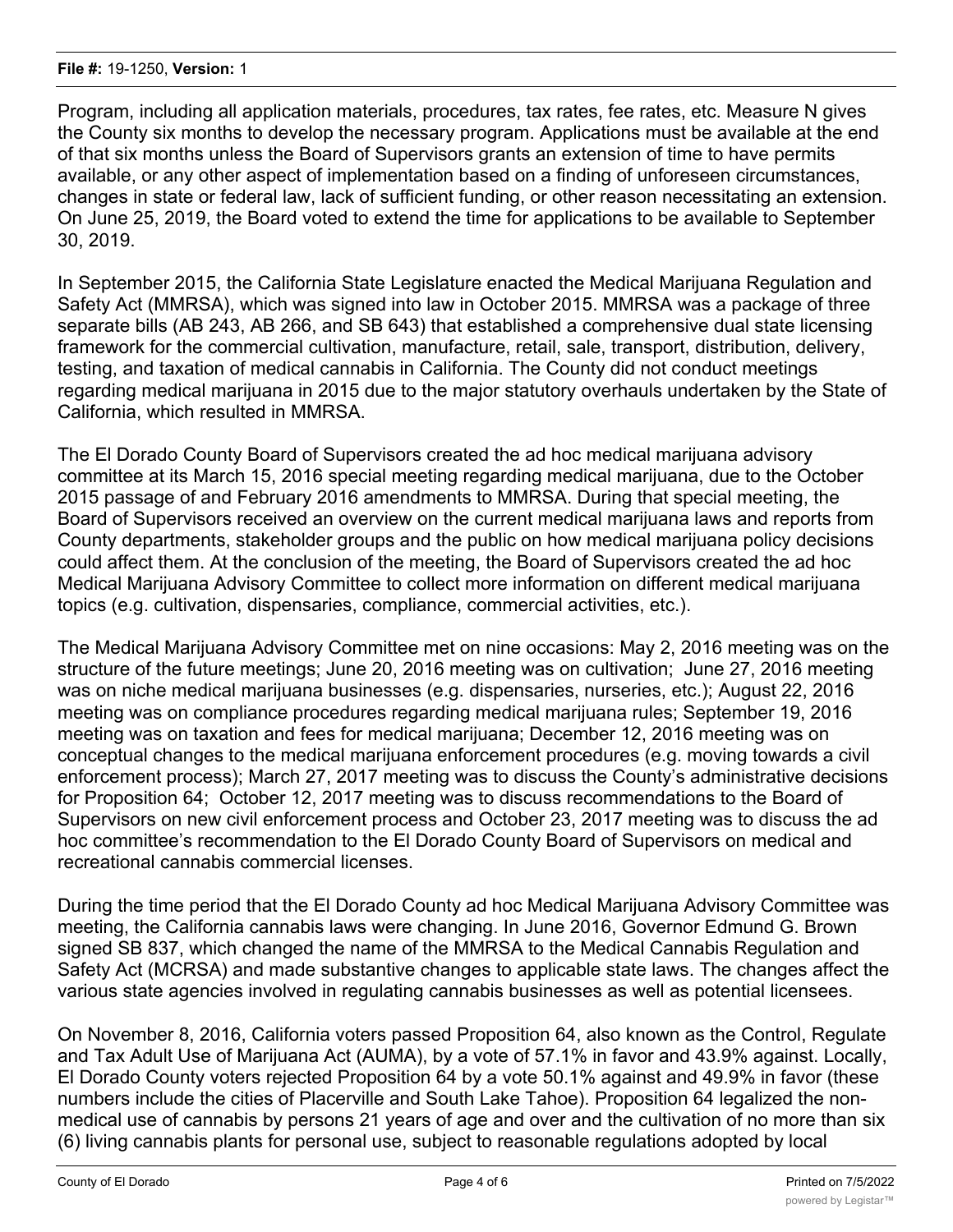jurisdictions. AUMA also created a state regulatory and licensing framework governing the commercial cultivation, manufacture, testing, and distribution of adult use/recreational cannabis.

On June 27, 2017, Governor Brown signed into law the Legislature-approved Senate Bill 94 (SB 94). SB 94 combined elements of the MCRSA and AUMA to establish a single, streamlined regulatory and licensing structure for both medicinal and adult-use cannabis activities, since there were discrepancies between the MCRSA and AUMA. The new, consolidated provisions under SB 94 are now known as the Medicinal and Adult-Use Cannabis Regulation and Safety Act (MAUCRSA), to be governed by the California Bureau of Cannabis Control, CalCannabis Cultivation Licensing, and California Manufactured Safety Branch. MAUCRSA notably refers to medical cannabis as "medicinal cannabis" and nonmedical/recreational cannabis as "adult-use cannabis."

At its November 14, 2017 meeting, the Board of Supervisors conceptually approved the temporary ban on commercial activities for both medical and recreational (adult) cannabis, with the exception of the medical cannabis dispensaries allowed to operate under El Dorado County Section 130.14.250.

At the Board of Supervisors December 12, 2017 meeting, the Board created the first ad hoc Cannabis Advisory Committee with a goal for the ad hoc committee to study and create ballot measures for different commercial cannabis activities tied to taxation for a local election. Behind this goal was to get a better understanding of what commercial cannabis activities the public would want to allow due to how broad Proposition 64 was. The committee met publicly on nine occasions: January 31, 2018 meeting was on the structure of the future meetings and the ad hoc committee goals; March 5, 2018 meeting was on commercial outdoor cultivation; March 12, 2018 meeting was on indoor and mixed light (greenhouse) cultivation; March 19, 2018 meeting was on dispensaries, deliveries, and distribution; April 23, 2018 meeting was on microbusiness, nurseries, and laboratory testing; April 30, 2018 meeting was on manufacturing; May 7, 2018 meeting was on tax rates and funding of a commercial cannabis program; May 14, 2018 meeting was on the effects of cannabis on communities and County departments; and June 19, 2018 meeting was on the proposed commercial cannabis ballot measures.

# **OTHER DEPARTMENT / AGENCY INVOLVEMENT**

Treasurer-Tax Collector; County Counsel; Sheriff's Office; Planning and Building; Environmental Management; Agriculture, Weights and Measures; and Air Quality Management District.

# **FINANCIAL IMPACT**

#### Financial Impact for Today's Agenda Item

For the first year of the commercial cannabis program, a minimum amount of tax revenue is being estimated at \$200,000. It will take time for most businesses to get through the County and state permitting processes, so it will be some time before more tax revenue is obtained. The estimated \$200,000 in commercial cannabis tax funds for FY 2019-20 are projected to come from retail or delivery services.

#### Overall Financial Impact of the Program

It is the intent of the County to recoup all costs associated with the development, implementation, and management of the Commercial Cannabis Program.

There are two revenues that could come with the initiation of a commercial cannabis program. First are the commercial cannabis program fees. These fees would be charged to the individuals that are